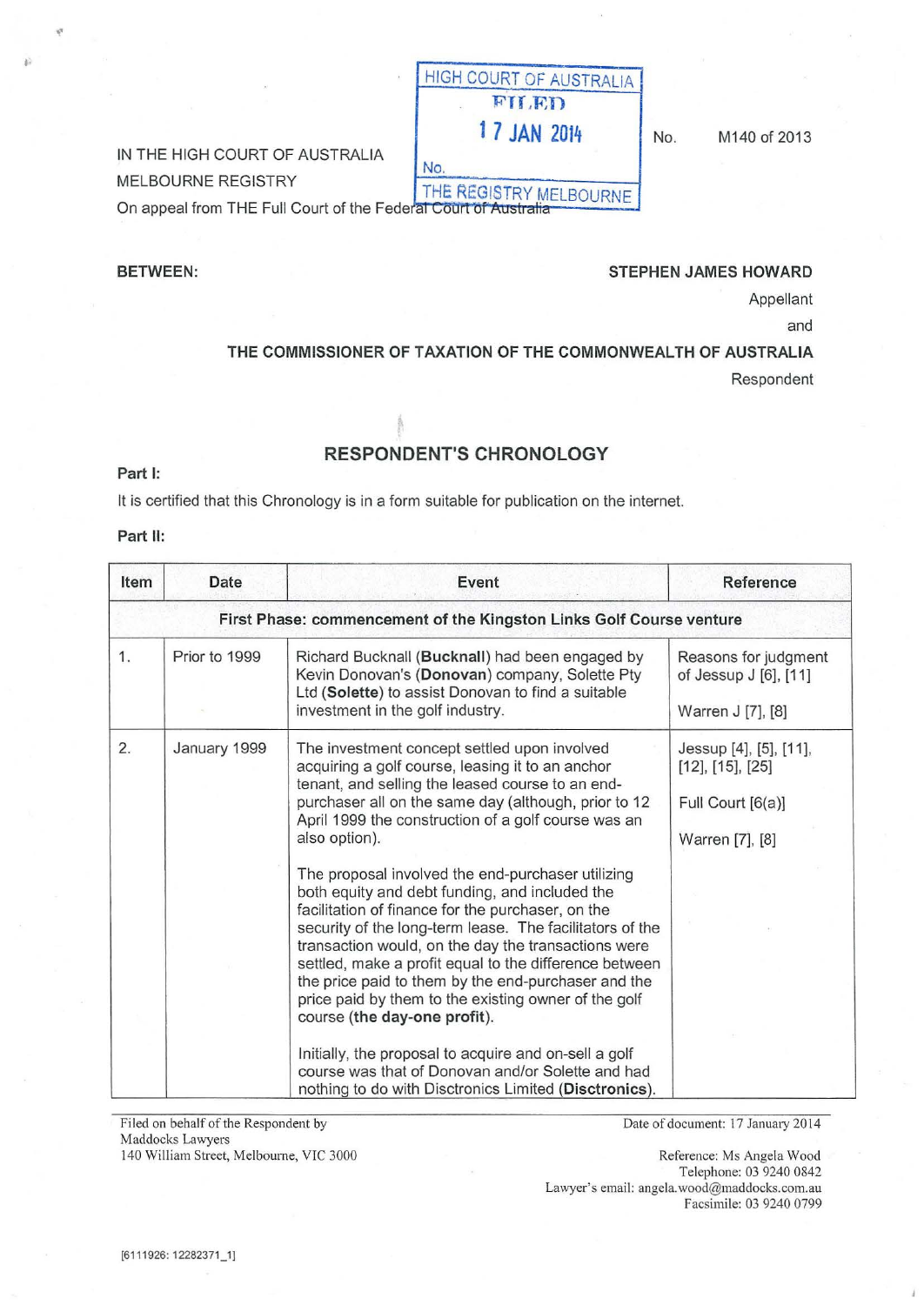| Item             | <b>Date</b>                  | Event                                                                                                                                                                                                                                                                                                           | <b>Reference</b>          |
|------------------|------------------------------|-----------------------------------------------------------------------------------------------------------------------------------------------------------------------------------------------------------------------------------------------------------------------------------------------------------------|---------------------------|
|                  |                              | Donovan, the Appellant and Michael Quinert<br>(Quinert) were directors of Disctronics, which was<br>ultimately controlled by Donovan.                                                                                                                                                                           |                           |
| 3.               | January and<br>February 1999 | Bucknall identified Spotless Services Australia -<br>Limited (Spotless) as a potential golf course lessee.                                                                                                                                                                                                      | Jessup [11]               |
|                  |                              |                                                                                                                                                                                                                                                                                                                 | Warren [8], [9]           |
| $\overline{4}$ . | April 1999                   | Donovan and Bucknall identified Kingston Links Golf<br>Course (KLGC) as a potential acquisition (Bucknall                                                                                                                                                                                                       | Jessup [12]               |
|                  |                              | had mentioned KLGC earlier in January 1999).                                                                                                                                                                                                                                                                    | Warren [8]                |
| 5.               | April 1999                   | From about this time Donovan had in mind that as an<br>alternative to on-selling the golf course to a willing<br>third-party investor, Disctronics might purchase the<br>leased course if the equity required was within its<br>financial capacity. Donovan shared this view with the<br>Appellant and Quinert. | Jessup [15]               |
| 6.               | April 1999                   | Christopher Edmonds (Edmonds) and Peter Cahill<br>(Cahill) were engaged as consultants by Donovan, at                                                                                                                                                                                                           | Jessup [13]               |
|                  |                              | that stage to be paid by fees. Edmonds was to deal<br>with the financing of the investment and Cahill was to<br>negotiate the acquisition of a suitable property.                                                                                                                                               | Warren [10]-[14]          |
| 7.               | May - June<br>1999           | By at least mid-May 1999, Quinert and the Appellant<br>joined Donovan at his invitation as members of a                                                                                                                                                                                                         | Jessup [13]               |
|                  |                              | consortium (original consortium) to acquire and on-<br>sell a golf course. Cahill and Edmonds remained<br>consultants at that time.                                                                                                                                                                             | Warren [15]-[19], [24]    |
| 8.               | 30 June 1999                 | During June 1999 Cahill, Donovan and Bucknall<br>conducted negotiations with the owner of the KLGC.                                                                                                                                                                                                             | Jessup [14]               |
|                  |                              | On 30 June 1999 Spotless made an initial offer to the<br>original consortium to lease KLGC for \$960,000 per<br>annum.                                                                                                                                                                                          | Warren [20]-[23]          |
| 9.               | 30 June 1999                 | In its income tax return, Disctronics recorded a loss<br>of \$0.5 million. Accumulated losses for the<br>Disctronics consolidated accounting group were in<br>the region of \$122 million and \$136 million for<br>Disctronics as a standalone entity.                                                          | Jessup [10]               |
| 10.              | 2 July 1999                  | Instead of receiving fees as consultants, Edmonds<br>and Cahill sought to share in the day-one profit from                                                                                                                                                                                                      | Jessup [16]-[17]          |
|                  |                              | the KLGC project. At that time, they were not aware<br>of Donovan's idea that Disctronics might be the end<br>purchaser of KLGC.                                                                                                                                                                                | Warren [25]-[27]          |
| 11.              | 6 July 1999                  | Edmonds, with indicative figures, proposed that all<br>six - the Appellant, Donovan, Quinert, Bucknall,                                                                                                                                                                                                         | Jessup [17], [18], [56]   |
|                  |                              | Edmonds and Cahill - should be participants in the<br>KLGC project, each to share equally in the day one<br>profit. Disctronics was not suggested as a possible<br>participant to share in the day-one profit.                                                                                                  | Warren J [27]-[30], [180] |
|                  |                              | Donovan then informed Edmonds in passing that if                                                                                                                                                                                                                                                                |                           |

 $\ddot{\phantom{a}}$ 

 $\phi^*$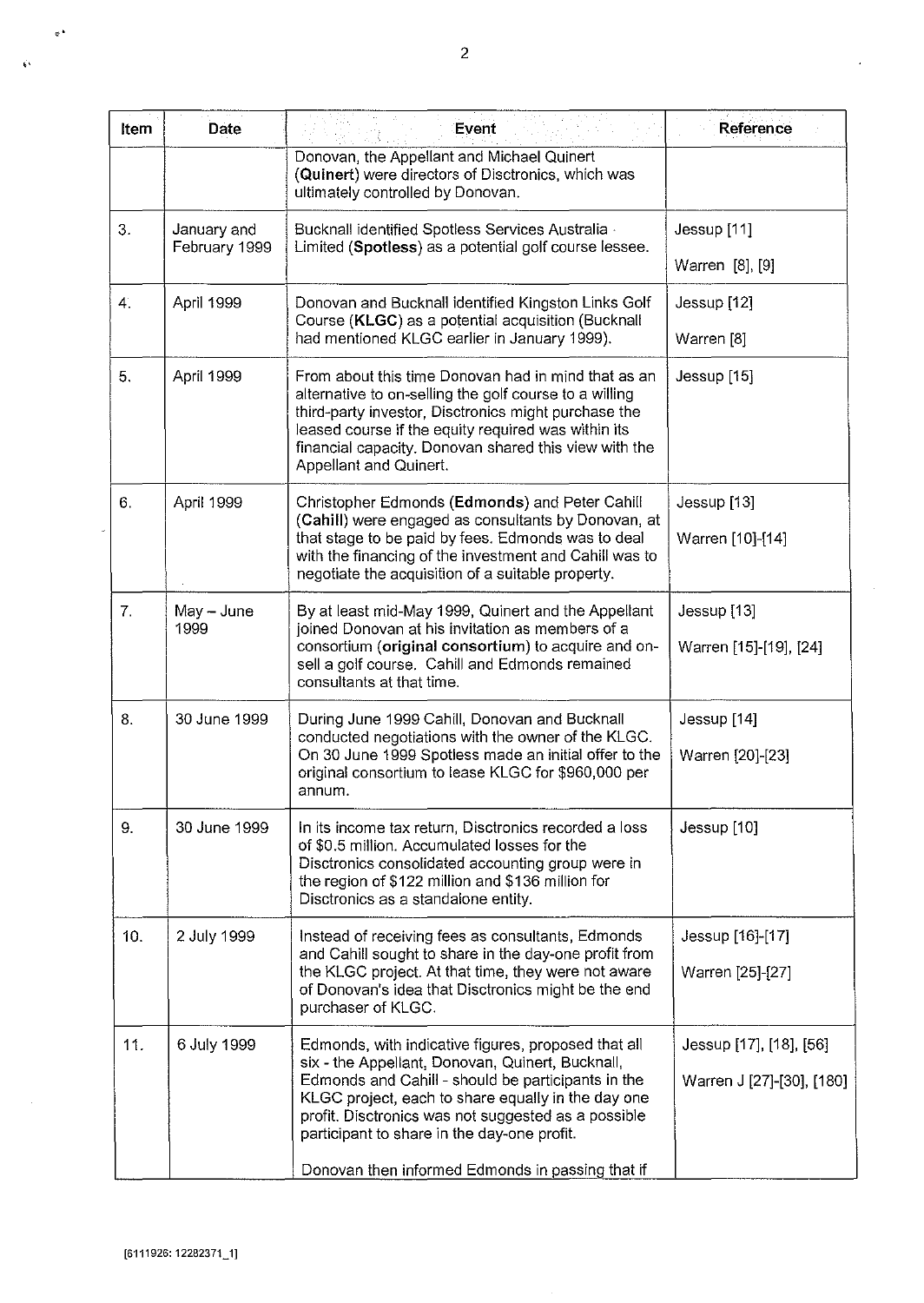| Item | Date               | <b>Event</b>                                                                                                                                                                                                                                                                                                                                      | Reference                                    |
|------|--------------------|---------------------------------------------------------------------------------------------------------------------------------------------------------------------------------------------------------------------------------------------------------------------------------------------------------------------------------------------------|----------------------------------------------|
|      |                    | the amount of equity which a prospective purchaser<br>would be required to inject fell within the range of<br>about \$1m-\$1.5m, Disctronics may provide that<br>equity. Prior to about 6 July 1999, the identity of<br>Disctronics as a possible purchaser was not known<br>by Edmonds and Cahill.                                               |                                              |
|      |                    | Later on the same day, Edmonds provided further<br>financial scenarios to Donovan. One scenario<br>required equity of \$1.44m be injected by the end-<br>purchaser.                                                                                                                                                                               |                                              |
| 12.  | 7 July 1999        | Donovan confirmed to Edmonds that Disctronics<br>would likely acquire KLGC if \$1.44m in equity were                                                                                                                                                                                                                                              | Jessup [18]                                  |
|      |                    | required to be injected. Edmonds said that it was<br>unlikely the transaction could be effected with that<br>amount of equity.                                                                                                                                                                                                                    | Warren [29]                                  |
| 13.  | 10 July 1999       | Edmonds prepared a further financial scenario which<br>contemplated, among other things, a land purchase                                                                                                                                                                                                                                          | Jessup [20]                                  |
|      |                    | price of \$8.4m and a sale price to the end-purchaser<br>of \$10.1m. The assumptions in this scenario resulted<br>in an indicated equity requirement for the end                                                                                                                                                                                  | Memorandum dated 10<br>July 1999, Exhibit 27 |
|      |                    | purchaser of \$2.4m and debt of \$7.7m (together<br>making up the \$10.1m sale price to the end<br>purchaser). The day-one profit in this scenario was to<br>be split equally between the six individual participants<br>but not Disctronics, which was not mentioned in the<br>scenario.                                                         | Warren [29]-[31]                             |
| 14.  | 10 July 1999       | Donovan, Quinert and the Appellant, as directors of<br>Disctronics, had reached the point of favouring<br>Disctronics as end-purchaser. A lower price would be<br>more favourable for any end purchaser (including<br>Disctronics), but disadvantageous to the joint-<br>venturers as it would reduce their prospective day-<br>one profit share. | Jessup [21]                                  |
| 15.  | 11 July 1999       | Edmonds told Quinert that "Donovan was trying to<br>make the KLGC project available as an investment                                                                                                                                                                                                                                              | Jessup [22]                                  |
|      |                    | for Disctronics" and that it would be better for it to just<br>sell the golf course rather than hold on to it.                                                                                                                                                                                                                                    | Warren [31]                                  |
|      |                    | Second phase: contingent opportunity for Disctronics                                                                                                                                                                                                                                                                                              |                                              |
| 16.  | 12 July 1999       | The Appellant, Donovan and Quinert met in London.<br>Donovan told Quinert and Howard that one of his                                                                                                                                                                                                                                              | Jessup [23]                                  |
|      |                    | objectives was to make the KLGC project available<br>as an investment opportunity for Disctronics,<br>provided that it could achieve the equity requirement.<br>Donovan thought the company could afford up to<br>\$1.5m, mostly from redeeming insurance bonds. The<br>Appellant and Quinert agreed with Donovan.                                | Full Court [6(b)]<br>Warren [32]             |
| 17.  | 13-15 July<br>1999 | On the morning of 13 or 14 July, the Disctronics<br>Board (comprised wholly of the Appellant, Donovan,<br>Quinert and David Mackie (Mackie)) met informally.                                                                                                                                                                                      | Jessup [24]-[27], [52],<br>$[56]$ , $[76]$   |

 $\bar{\gamma}$ 

 $\gamma^{\star}$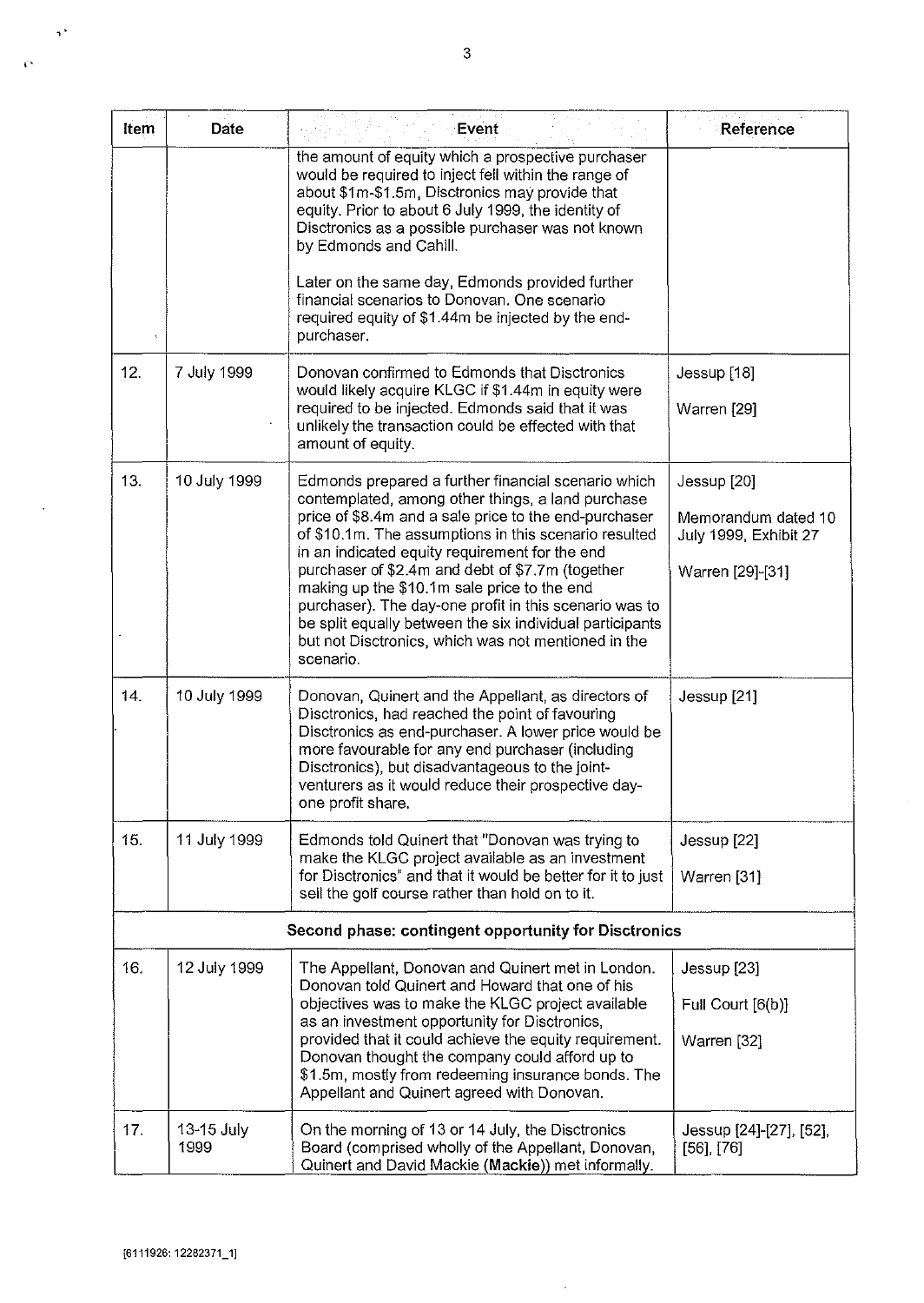| Item | Date               | Event                                                                                                                                                                                                                                                                                                                                                                                                                                                                                                                                                                                                                                                                                                                                                                                                                                                                                                                                                                                                                                                                                                                                                                                                                                                                                                                                                                                                                                                                                                                             | Reference                                                                                                                                                                                                                            |
|------|--------------------|-----------------------------------------------------------------------------------------------------------------------------------------------------------------------------------------------------------------------------------------------------------------------------------------------------------------------------------------------------------------------------------------------------------------------------------------------------------------------------------------------------------------------------------------------------------------------------------------------------------------------------------------------------------------------------------------------------------------------------------------------------------------------------------------------------------------------------------------------------------------------------------------------------------------------------------------------------------------------------------------------------------------------------------------------------------------------------------------------------------------------------------------------------------------------------------------------------------------------------------------------------------------------------------------------------------------------------------------------------------------------------------------------------------------------------------------------------------------------------------------------------------------------------------|--------------------------------------------------------------------------------------------------------------------------------------------------------------------------------------------------------------------------------------|
|      |                    | Mackie was not a participant in the KLGC project.<br>The project was described to Mackie and he<br>expressed no objection to Disctronics pursuing it.<br>Disctronics made no formal resolution to acquire<br>KLGC (or any golf course). There are no<br>contemporaneous company records or minutes of the<br>discussion or the informal resolution.<br>However, the Litigation Agreement executed on 15<br>June 2001 (discussed further below) recorded the<br>meeting in its recitals A and B as follows:<br>A. The directors were formerly members of a joint<br>venture to acquire the Kingston Links Golf Course<br>(KLGC) with others namely Christopher Edmonds<br>(CT) [sic], Peter Cahill (PC) and Richard Bucknall<br>(RB) to package an approved tenant and KLGC to an<br>investor (the joint venture). The joint venturers<br>agreed that the investor would be either a third party<br>or DL;<br>B. On or about 14.07.99 in London meetings of DL<br>[Disctronics], the directors [Donovan, Quinert and<br>Howard] agreed that if the equity requirement to<br>acquire KLGC [Kingston Links Golf Course] was less<br>than AUD\$1.5m then the directors would seek to<br>have DL become the investor equity participant and<br>purchaser of KLGC (the "Option"). The directors<br>further agreed that if DL exercised its Option then the<br>directors would rebate to DL any entitlement<br>(whether on revenue or capital account) they may<br>have as a consequence of their participation in the<br>joint venture. | Full Court [6(c)]<br>Warren [35], [36], [134]<br>Litigation Agreement of<br>15 June 2001, Exhibit S<br>(which records the<br>'London Agreement')<br>Minutes of Meeting of<br>Disctronics of 13, 14<br>and 15 July 1999,<br>Exhibit 1 |
| 18.  | 14-19 July<br>1999 | Negotiations between the Appellant, Donovan,<br>Quinert, Bucknall, Edmonds and Cahill continued<br>about fees and profit sharing for the participants in<br>the project. Edmonds and Cahill were concerned<br>about their profit share from the project if Disctronics<br>was to become involved as the end-purchaser.<br>As part of these negotiations, Edmonds proposed<br>that he and Cahill leave the project and take the<br>KLGC property purchase opportunity with them, but<br>that Donovan, the Appellant, Bucknall and Quinert<br>would retain the relationship with Spotless. Donovan,<br>Quinert and the Appellant subsequently formulated a<br>compromise proposal which was put to Edmonds. A<br>number of negotiations were then held about the<br>project, profit sharing and fee arrangements.                                                                                                                                                                                                                                                                                                                                                                                                                                                                                                                                                                                                                                                                                                                   | Jessup [26]-[30]<br>Full Court [6(d)]<br>Warren [33]-[40]<br>Philips JA [15]-[17]                                                                                                                                                    |
| 19.  | 20 July 1999       | Donovan, Quinert, Bucknall, Cahill and Edmonds<br>participated in a telephone conference which resulted<br>in the formation of a joint venture on that day. The six<br>members of the joint venture (called 'the team' in the<br>minutes of this meeting) were these five persons plus<br>the Appellant, who subsequently accepted the<br>minutes of the meeting. Disctronics was not a                                                                                                                                                                                                                                                                                                                                                                                                                                                                                                                                                                                                                                                                                                                                                                                                                                                                                                                                                                                                                                                                                                                                           | Jessup [31], [56]<br>Full Court $[6(d)$ and $(e)]$<br>Warren [41]-[43], [46],<br>$[131]$ , $[132]$                                                                                                                                   |

 $\bar{z}$ 

 $\mathcal{A}^{\bullet}$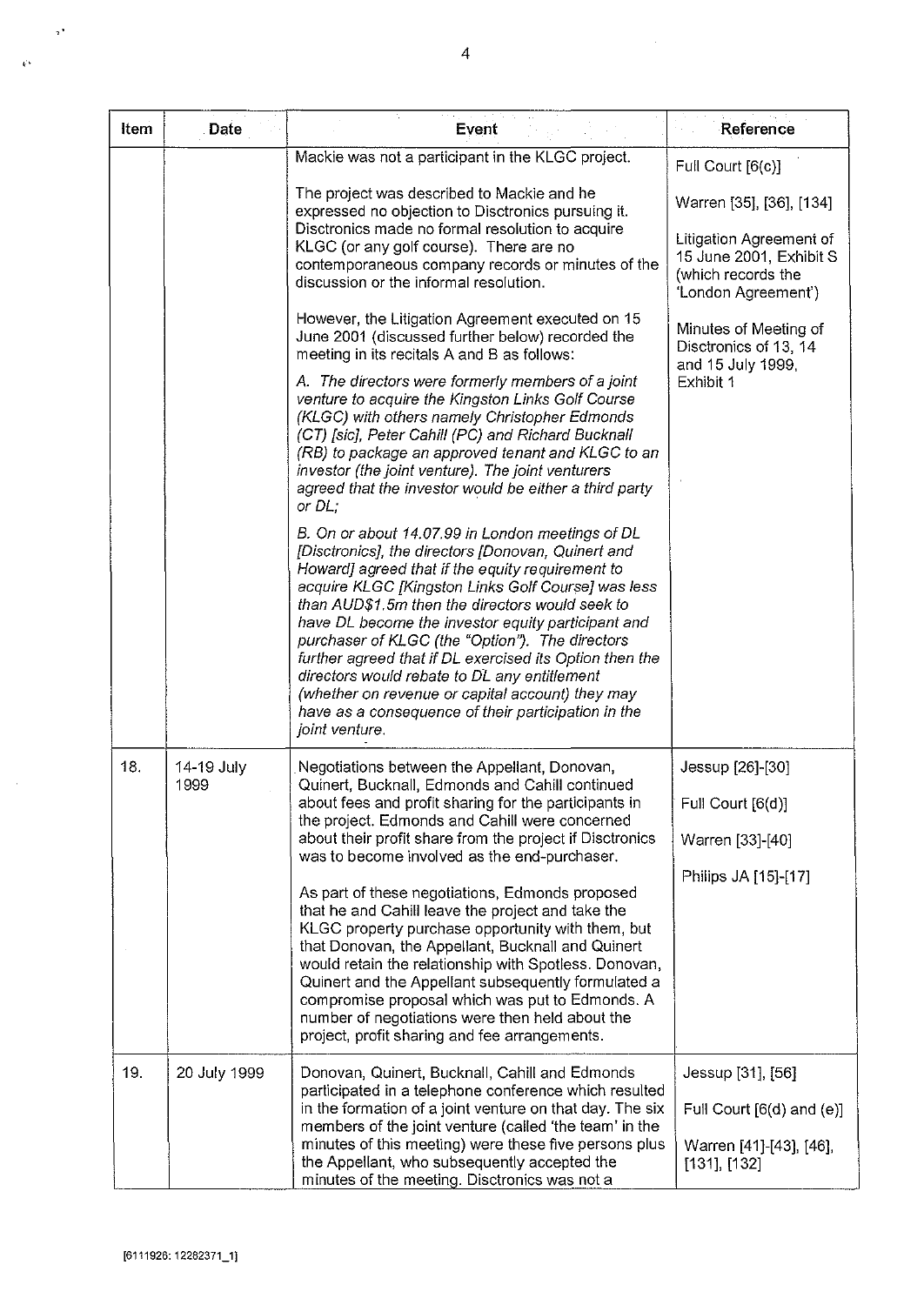| Item | <b>Date</b>             | Event                                                                                                                                                                                                                                                                                                                                                                                                                                                                                       | Reference                                                             |
|------|-------------------------|---------------------------------------------------------------------------------------------------------------------------------------------------------------------------------------------------------------------------------------------------------------------------------------------------------------------------------------------------------------------------------------------------------------------------------------------------------------------------------------------|-----------------------------------------------------------------------|
|      |                         | member of the joint venture.                                                                                                                                                                                                                                                                                                                                                                                                                                                                | Philips JA [12], [16]                                                 |
|      |                         | Those minutes record, among other matters, that the<br>sourcing of equity funding would be further<br>addressed only after the purchase price of the<br>property and details of the lease arrangements were<br>known. The minutes do not record Disctronics by<br>name as a possible equity provider. Under the item<br>'Proposed Funding Table' they express the<br>contingency of 'whether or not the equity provider(s)<br>form part of our team'.                                       | Minutes of Meeting<br>regarding KLGC dated<br>20 July 1999, Exhibit 3 |
| 20.  | By early<br>August 1999 | The members of the joint venture were in possession<br>of the two key parameters by reference to which they                                                                                                                                                                                                                                                                                                                                                                                 | Jessup [34]                                                           |
|      |                         | could plot their future; the price at which KLGC was<br>available for purchase and the annual rental which                                                                                                                                                                                                                                                                                                                                                                                  | Full Court [6(f)]                                                     |
|      |                         | was likely to be paid by Spotless.                                                                                                                                                                                                                                                                                                                                                                                                                                                          | Warren [44]-[45], [47]                                                |
|      |                         |                                                                                                                                                                                                                                                                                                                                                                                                                                                                                             | Philips JA [19]                                                       |
|      |                         |                                                                                                                                                                                                                                                                                                                                                                                                                                                                                             | Letter dated 29 July<br>1999, Exhibit AA,<br>p.E751 (SJH-7)           |
|      |                         |                                                                                                                                                                                                                                                                                                                                                                                                                                                                                             | Letter dated 21 July<br>1999, Exhibit AA,<br>p.E696 (SJH-6)           |
| 21.  | 3 August 1999           | Edmonds made a new proposal to Quinert (and his                                                                                                                                                                                                                                                                                                                                                                                                                                             | Jessup [35]-[36]                                                      |
|      |                         | other co-venturers) about how the project should be<br>undertaken. Edmonds put two scenarios.                                                                                                                                                                                                                                                                                                                                                                                               | Warren [48]                                                           |
|      |                         | The first, described as 'External Equity' provided for<br>acquisition by an arm's length end-purchaser for                                                                                                                                                                                                                                                                                                                                                                                  | Philips JA [20]-[21]                                                  |
|      |                         | \$12.22m. The equity required was \$2.585m. A 'day-<br>one profit' of \$1.5m was to be split equally amongst<br>the six joint venturers.                                                                                                                                                                                                                                                                                                                                                    | Memorandum dated 3<br>August 1999, Exhibits<br>$O, P$ and $Q.$        |
|      |                         | The second, described as 'Equity Participation by<br>Each Team Member' was a new proposal with 'the<br>six team members retaining ownership of the facility'.<br>It proposed that the six joint venturers acquire KLGC<br>for \$8.3 million and lease it to Spotless rather than<br>immediately on-selling to an end-purchaser. Under<br>this scenario equity of \$760,000 would be required;<br>however, there would be no day-one profit in<br>consequence of the retention of ownership. |                                                                       |
| 22.  | 3 August 1999           | Donovan and Quinert discussed the new Edmonds<br>proposal and agreed to reject it. Donovan told                                                                                                                                                                                                                                                                                                                                                                                             | Jessup [37]                                                           |
|      |                         | Quinert to tell Edmonds that Disctronics would take<br>up its "entitlement" given that an equity injection of                                                                                                                                                                                                                                                                                                                                                                               | Warren J [49]                                                         |
|      |                         | less than \$800,000 was required.                                                                                                                                                                                                                                                                                                                                                                                                                                                           | Philips JA [22]                                                       |
|      |                         | (As seen below, Warren J held that Disctronics had<br>no such "entitlement").                                                                                                                                                                                                                                                                                                                                                                                                               |                                                                       |

 $\hat{\boldsymbol{\epsilon}}$ 

,,

 $\hat{\mathcal{A}}$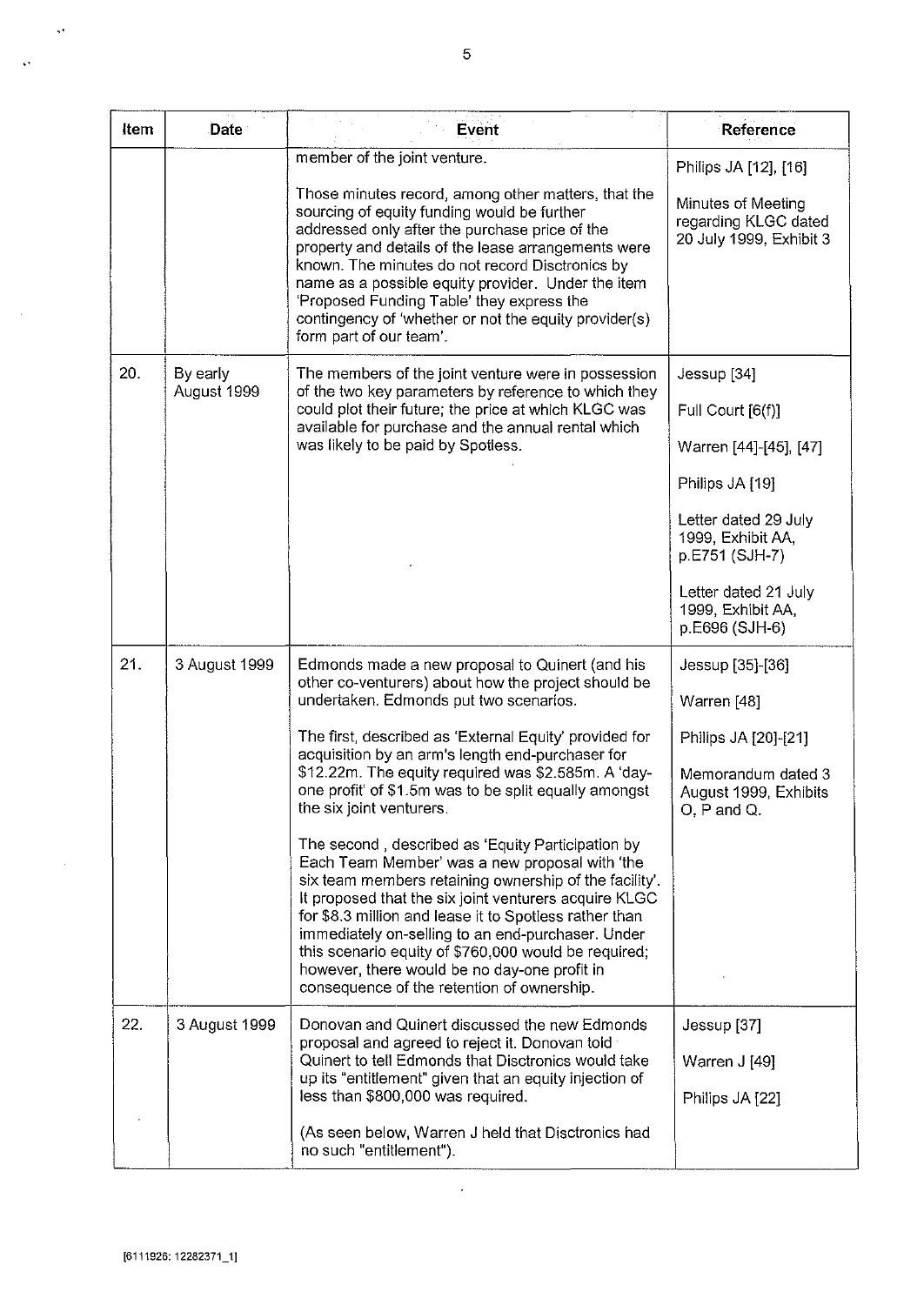| <b>Item</b> | Date                   | Event                                                                                                                                                                                                                                                                                                                                                                                                                                                                    | Reference                                                                                                                   |
|-------------|------------------------|--------------------------------------------------------------------------------------------------------------------------------------------------------------------------------------------------------------------------------------------------------------------------------------------------------------------------------------------------------------------------------------------------------------------------------------------------------------------------|-----------------------------------------------------------------------------------------------------------------------------|
| 23.         | 3 August 1999          | Quinert caused Disctronics to acquire one ordinary<br>share in Corwen Grange Pty Ltd as a nominee                                                                                                                                                                                                                                                                                                                                                                        | Jessup [39]                                                                                                                 |
|             |                        | company to acquire the golf course                                                                                                                                                                                                                                                                                                                                                                                                                                       | Warren [55]                                                                                                                 |
|             |                        | Third phase: rejection of Disctronics as equity provider by Edmonds and Cahill                                                                                                                                                                                                                                                                                                                                                                                           |                                                                                                                             |
| 24.         | 4 August 1999          | Quinert advised Edmonds in writing on behalf of<br>himself, Donovan and the Appellant, that Disctronics<br>intended to exercise its entitlement to take on the<br>acquisition of KLGC. In that memorandum, Quinert<br>also advised that the transaction could procure a real<br>and substantial profit and that "non-associated<br>consortium members" would receive a return<br>significantly greater than the agreed professional<br>fees.                             | Jessup [38], [40], [71],<br>$[76]$<br>Full Court [6(g)]<br>Warren [49]-[50], [165]-<br>$[166]$ , $[183]$<br>Philips JA [22] |
|             |                        | Quinert's memorandum resulted in acrimonious<br>discussions between the two contending sides.<br>Edmonds and Cahill rejected Disctronics' asserted<br>"entitlement" to acquire KLGC.                                                                                                                                                                                                                                                                                     | Memorandum dated 4<br>August 1999, Exhibit R                                                                                |
|             |                        | (As seen below, Warren J found inter alia that:<br>(1) Quinert's memorandum was no more than an<br>attempt to re-negotiate with Edmonds and Cahill;<br>(2) Edmonds and Cahill's rejection of Disctronics did<br>not dissolve the joint venture, and was not a breach<br>of obligations owed by them; and (3) the joint venture<br>was terminated by other conduct of Edmonds and<br>Cahill, in particular by their letter of 10 August 1999).                            |                                                                                                                             |
| 25.         | 5 and 6 August<br>1999 | The Appellant, Quinert and Edmonds held various<br>discussions as to the position of Edmonds and Cahill.<br>Edmonds and Cahill rejected Disctronics as equity<br>provider because its imposition would impact the<br>agreed profit share, and Edmonds was concerned<br>that Donovan was allowing Disctronics to take over<br>the transaction.                                                                                                                            | Jessup [40]<br>Warren [51]-[54], [56]-<br>$[59]$<br>Philips JA [23]                                                         |
| 26.         | 6 August 1999          | The Appellant prepared a draft "fee agreement" to<br>attempt to settle the dispute with Edmonds and Cahill<br>over the attempt to introduce Disctronics as the<br>equity provider. This draft fee agreement stipulated<br>that subject to, among other things, Disctronics or a<br>subsidiary acquiring KLGC for not more than \$8.688<br>million, Disctronics would remit transaction fees of<br>\$150,000 to Edmonds and Cahill and a fee of<br>\$100,000 to Bucknall. | Jessup [43]<br>Warren [57]<br>Philips JA [23]<br>Fee agreement dated 6<br>August 1999, Exhibit<br>AA, p.E852 (SJH-10)       |
| 27.         | 10 August<br>1999      | Edmonds rejected the proposed "fee agreement" in<br>writing and denied there was any such agreement.<br>Edmonds stated that the deal had evolved into a joint<br>venture between the six of them, and that the<br>attempts by the Appellant, Donovan and Quinert to<br>relegate him and Cahill (and Bucknall) from profit<br>sharing principals to fee earning consultants in the<br>project meant the joint venture was at an end.                                      | Jessup [44]<br>Warren [59]-[60]<br>Philips JA [24]                                                                          |

 $\bar{\beta}$ 

 $\ddot{\phantom{0}}$ 

 $\ddot{\phi}$ 

 $\mathbf{r}$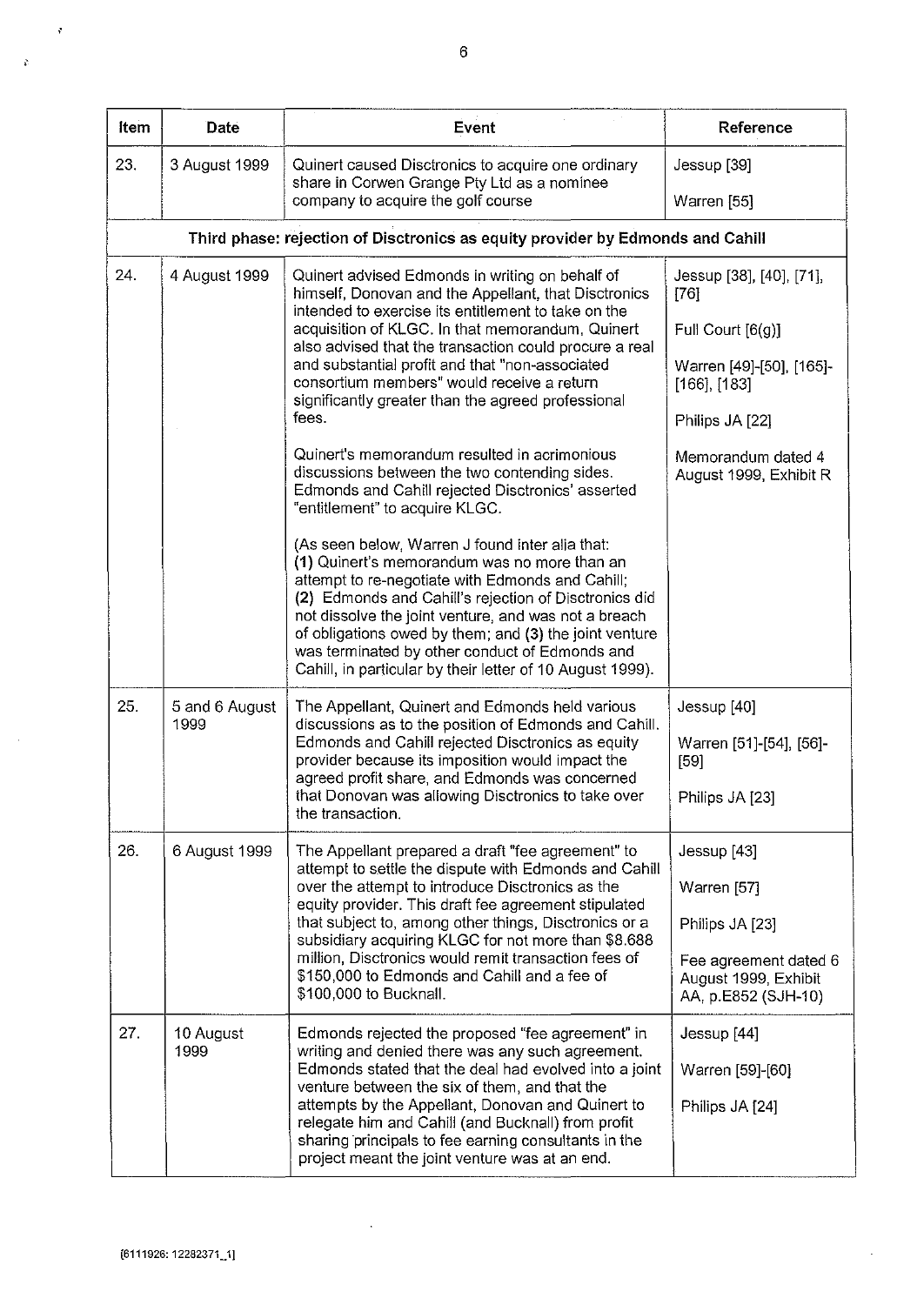| Item | Date              | Event                                                                                                                                                                                                                                                                                                                                                                                                                                                                                                                                                                                                                                                                                                                                                           | Reference                                                                                                                                                                             |
|------|-------------------|-----------------------------------------------------------------------------------------------------------------------------------------------------------------------------------------------------------------------------------------------------------------------------------------------------------------------------------------------------------------------------------------------------------------------------------------------------------------------------------------------------------------------------------------------------------------------------------------------------------------------------------------------------------------------------------------------------------------------------------------------------------------|---------------------------------------------------------------------------------------------------------------------------------------------------------------------------------------|
|      |                   | Appropriation of joint venture by Edmonds and Cahill (fourth phase)                                                                                                                                                                                                                                                                                                                                                                                                                                                                                                                                                                                                                                                                                             |                                                                                                                                                                                       |
| 28.  | 10 August<br>1999 | Cahill informed the existing owner of KLGC that the<br>joint venture was dissolved.<br>Cahill contacted a third party, Michael Buxton<br>(Buxton), and proposed that they, along with<br>Edmonds, should participate in a competing joint<br>venture to acquire KLGC.<br>(As seen below, Warren J later found that the joint<br>venture was dissolved on this date when Edmonds<br>and Cahill took the KLGC opportunity for this new<br>venture with Buxton, and that by that conduct, by not<br>disclosing their intentions and by use of confidential<br>information obtained during the life of the joint<br>venture, Edmonds and Cahill were liable to the other<br>four joint venturers for breach of duty).                                               | Jessup [48], [58]<br>Full Court [6(h)]<br>Warren [64]-[67], [69]-<br>$[76]$ , $[165]$ - $[166]$ , $[183]$                                                                             |
| 29.  | 11 August<br>1999 | Following receipt of notification that the joint venture<br>had been "dissolved", the vendor of KLGC advised<br>Cahill "that he would be delighted if Cahill considered<br>the acquisition in his own right or with another party."<br>Also on this date, Quinert wrote to Cahill requesting<br>clarification of his position.                                                                                                                                                                                                                                                                                                                                                                                                                                  | Jessup [48]<br>Philips JA [25]<br>Memorandum of the<br>Appellant to Quinert<br>dated 12 August 1999,<br>Exhibit 34<br>Letter dated 11 August<br>1999, Exhibit AA, p.882<br>$(SJH-11)$ |
| 30.  | 12 August<br>1999 | The Appellant wrote to Edmonds rejecting Edmonds'<br>letter of 10 August 1999. In this letter the Appellant<br>accepted that a joint venture had been formed, and<br>stated that the joint venturers had agreed that if<br>equity of less than \$1.5 million was required to<br>acquire KLGC then Disctronics could elect to acquire<br>it, subject to satisfactory arrangements to reward<br>Edmonds, Cahill and Bucknall for their endeavours.<br>On the same day Cahill wrote back to Quinert stating<br>that his position in respect of the KLGC project<br>accorded with the statements in Edmonds' letter of<br>10 August 1999.<br>Also on the same day Quinert wrote to Edmonds<br>stating that Disctronics was pursuing its "right" to<br>acquire KLGC. | Jessup [47]<br>Warren [61]-[62]<br>Philips JA [25]-[27]<br>Letter dated 12 August<br>1999, Exhibit T<br>Letter dated 12 August<br>1999, Exhibit AA,<br>p.E916 (SJH-12)                |
| 31.  | 13 August<br>1999 | Edmonds wrote to the Appellant refuting his claim in<br>his letter of 12 August 1999 that there was an<br>agreement that Disctronics could become purchaser.                                                                                                                                                                                                                                                                                                                                                                                                                                                                                                                                                                                                    | Jessup [47]<br>Warren [63]                                                                                                                                                            |
| 32.  | 19 August<br>1999 | Quinert made an offer on behalf of Disctronics to<br>acquire KLGC from its then owner for \$8.688m.                                                                                                                                                                                                                                                                                                                                                                                                                                                                                                                                                                                                                                                             | Jessup [49]                                                                                                                                                                           |

 $\sim 10$ 

 $\hat{\psi}$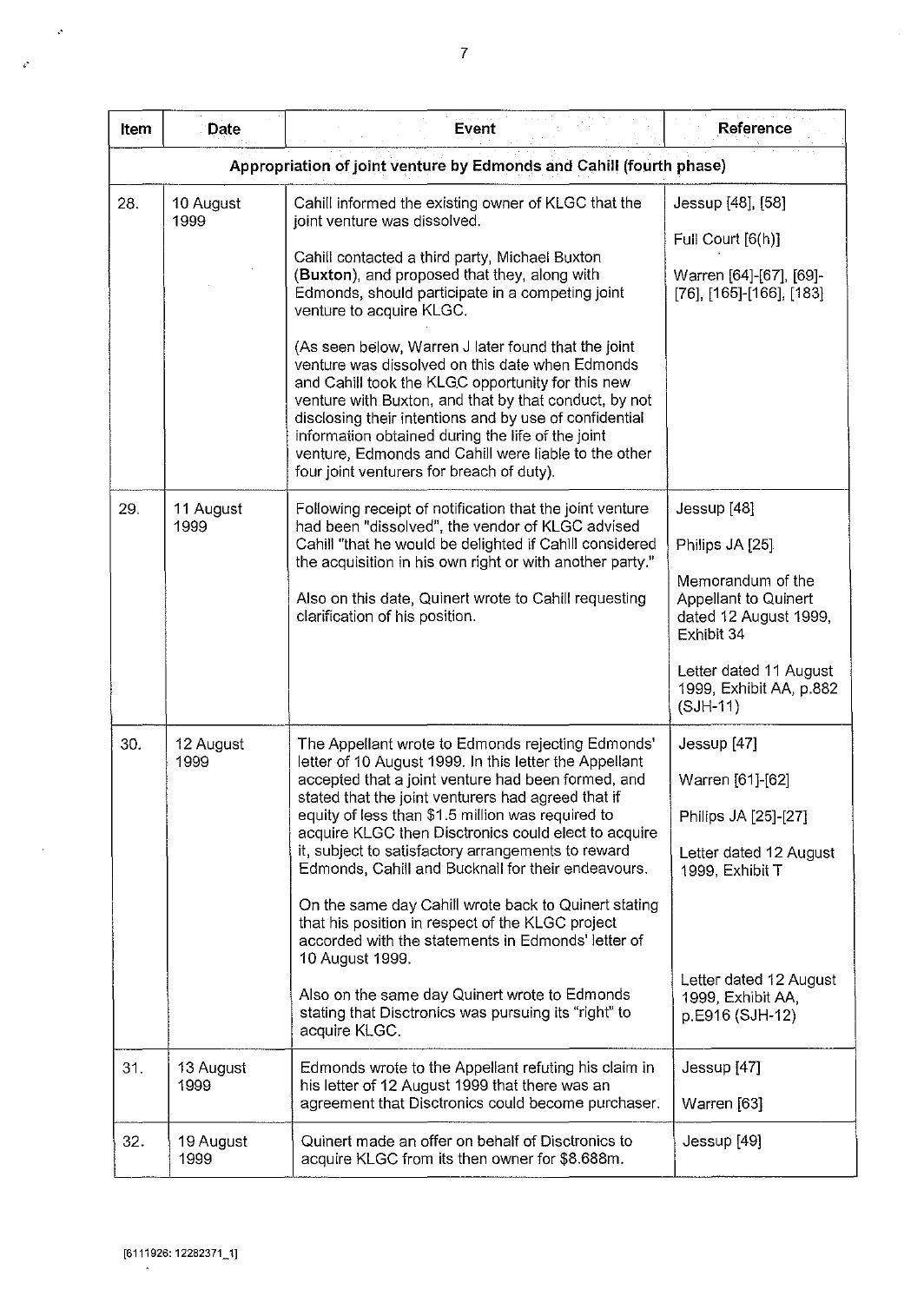| Item | <b>Date</b>          | Event                                                                                                                      | Reference                                                                         |
|------|----------------------|----------------------------------------------------------------------------------------------------------------------------|-----------------------------------------------------------------------------------|
|      |                      | The existing owner did not reply to this offer.                                                                            | Warren [77]-[79]                                                                  |
|      |                      | Quinert also wrote to Cahill regarding the dissolution<br>of the joint venture.                                            | Philips JA [28]                                                                   |
| 33.  | 27 August<br>1999    | A company associated with Buxton (Emanbee Pty<br>Ltd) made an offer to acquire KLGC for \$8.7m.                            | Jessup [50]                                                                       |
|      |                      |                                                                                                                            | Warren [69], [82]                                                                 |
| 34.  | 1 September<br>1999  | Quinert wrote to Cahill on Disctronics' letterhead                                                                         | Jessup [50]                                                                       |
|      |                      | requesting, among other things, his withdrawal as a<br>competitor, and threatened litigation.                              | Warren J [83], [84]                                                               |
|      |                      | The existing owner of KLGC informed Bucknall that<br>his company had resolved to accept the offer from<br>Emanbee Pty Ltd. |                                                                                   |
| 35.  | 27 September<br>1999 | Disctronics' annual report for the year ended 30 June<br>1999 was signed. It makes no reference to the<br>KLGC project.    | Annual report for<br>Disctronics for the year<br>ended 30 June 1999,<br>Exhibit 5 |
| 36.  | 12 October           | Kingston Links Country Club Pty Ltd (KLCC) was                                                                             | Jessup [50]                                                                       |
|      | 1999                 | registered, with Buxton, Edmonds and Cahill as<br>directors.                                                               | Warren [88]                                                                       |
| 37.  | 29 October<br>1999   | KLCC executed a contract of sale with the owner of                                                                         | Jessup [50]                                                                       |
|      |                      | the land upon which the KLGC stood.                                                                                        | Warren [88]                                                                       |
| 38.  | 8 December<br>1999   | KLGC was leased to Spotless on 8 December 1999.                                                                            | Jessup [50]                                                                       |
|      |                      |                                                                                                                            | Warren [88]                                                                       |
| 39.  | 14 December<br>1999  | The transfer to KLCC of the title to the KLGC land<br>was registered.                                                      | Jessup [50]                                                                       |
|      |                      |                                                                                                                            | Full Court [6(h)]                                                                 |
|      |                      |                                                                                                                            | Warren [88]                                                                       |
| 40.  | 5 October 2000       | Disctronics' annual report for the year ended 30 June<br>2000 was signed. It makes no reference to the<br>KLGC project.    | Annual report of<br>Disctronics for the year<br>ended 30 June 2000,<br>Exhibit 6. |
| 41.  | 22 December<br>2000  | Disctronics lodged a caveat over the land upon with<br>KLGC stood, asserting the existence of a                            | Jessup [51]                                                                       |
|      |                      | constructive trust in its favour.                                                                                          | Full Court [6(i)]                                                                 |
|      |                      |                                                                                                                            | Warren [88]                                                                       |
|      |                      |                                                                                                                            | Philips JA [7]                                                                    |
| 42.  | 8 June 2001          | KLCC commenced a proceeding against Disctronics<br>to remove the caveat (the caveat proceeding).                           | Jessup [51]                                                                       |
|      |                      |                                                                                                                            | Full Court [6(i)]                                                                 |

 $\overline{\phantom{a}}$ 

 $\ddot{\phantom{a}}$ 

 $\mathcal{S}$ 

 $\mathcal{L}$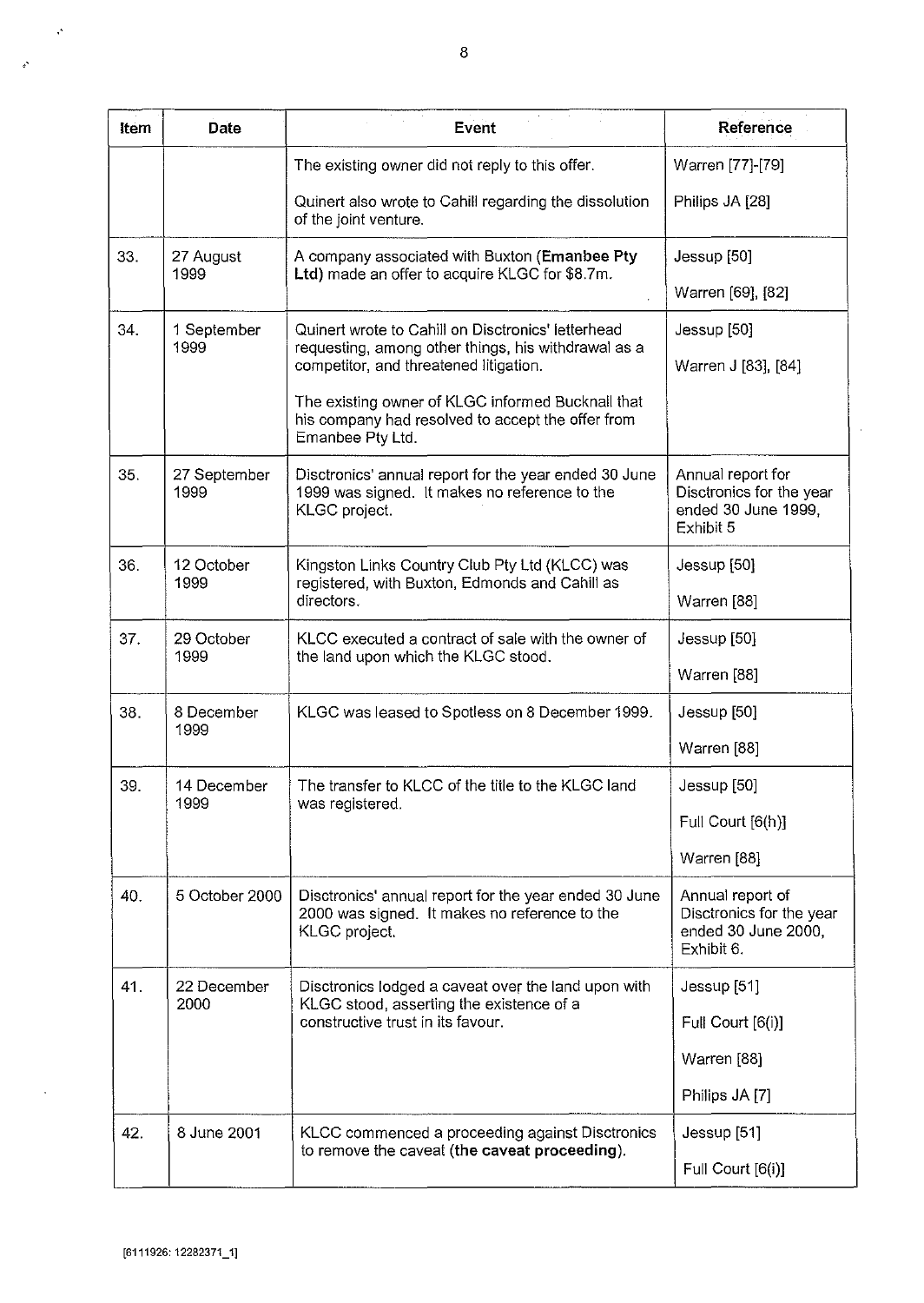| Item | Date         | Event                                                                                                                                                                                                                                                                                                                                                                                                   | Reference                                                                   |
|------|--------------|---------------------------------------------------------------------------------------------------------------------------------------------------------------------------------------------------------------------------------------------------------------------------------------------------------------------------------------------------------------------------------------------------------|-----------------------------------------------------------------------------|
|      |              |                                                                                                                                                                                                                                                                                                                                                                                                         | Warren [91]                                                                 |
|      |              |                                                                                                                                                                                                                                                                                                                                                                                                         | Philips JA [8]                                                              |
| 43.  | 15 June 2001 | Within a week the proceeding before Warren J                                                                                                                                                                                                                                                                                                                                                            | Jessup [52], [98-99]                                                        |
|      |              | (described below as 'the principal proceeding') was<br>to commence.                                                                                                                                                                                                                                                                                                                                     | Full Court [6(j)]                                                           |
|      |              | Donovan, the Appellant and Quinert (described as<br>'the directors') entered into an agreement (the<br>Litigation Agreement) with Disctronics.                                                                                                                                                                                                                                                          | <b>Exhibit S</b>                                                            |
|      |              | By it the directors and each of them agreed, inter<br>alia, to:'assign absolutely into and to the sole use<br>of [Disctronics], any award of damages (whether our<br>[sic] revenue or capital account), costs or interest<br>made in their favour as a consequence of their<br>participation in the joint venture or arising out of the<br>proceedings and the ultimate outcome thereof<br>(clause 4).' |                                                                             |
|      |              | By the Litigation Agreement, Disctronics agreed inter<br>alia:                                                                                                                                                                                                                                                                                                                                          |                                                                             |
|      |              | (1) to pay all legal fees and disbursements<br>associated with the prosecution of proceedings in<br>respect of the KLGC project (clause 1); and                                                                                                                                                                                                                                                         |                                                                             |
|      |              | (2) indemnify the directors against payment of any<br>orders for costs, howsoever arising, in favour of<br>Edmonds, Cahill or others arising out of the<br>prosecution of the proceedings or any damages they<br>are found liable to pay to Edmonds, Cahill or others<br>(clause 3).                                                                                                                    |                                                                             |
|      |              | Separately, the Appellant, Donovan and Quinert<br>agreed with Bucknall, that he would not be liable for<br>legal fees or disbursements associated with<br>prosecution of the proceeding or in relation to any<br>damages or costs orders of any description in favour<br>of Edmonds, Cahill or others (the Bucknall<br>indemnity).                                                                      |                                                                             |
|      |              | By the Litigation Agreement, Disctronics also agreed<br>inter alia to indemnify the directors for their<br>obligations under the Bucknall indemnity (clause 3).                                                                                                                                                                                                                                         |                                                                             |
| 44.  | 26 June 2001 | Disctronics, Donovan, Quinert, Bucknall and the<br>Appellant (the plaintiffs) commenced a proceeding in                                                                                                                                                                                                                                                                                                 | Jessup [51], [60]                                                           |
|      |              | the Supreme Court of Victoria (the principal<br>proceeding), claiming primarily a declaration of a<br>constructive trust over KLGC in favour of Disctronics,<br>arising from a breach of fiduciary duties by Edmonds                                                                                                                                                                                    | Warren [91]                                                                 |
|      |              |                                                                                                                                                                                                                                                                                                                                                                                                         | Philips JA [8]                                                              |
|      |              | and Cahill.                                                                                                                                                                                                                                                                                                                                                                                             | Amended statement of<br>claim dated 21 March<br>2002, Exhibit K (ADW-<br>3) |

 $\label{eq:1} \frac{1}{\sqrt{2}}\sum_{i=1}^N\frac{1}{\sqrt{2}}\sum_{i=1}^N\frac{1}{\sqrt{2}}\sum_{i=1}^N\frac{1}{\sqrt{2}}\sum_{i=1}^N\frac{1}{\sqrt{2}}\sum_{i=1}^N\frac{1}{\sqrt{2}}\sum_{i=1}^N\frac{1}{\sqrt{2}}\sum_{i=1}^N\frac{1}{\sqrt{2}}\sum_{i=1}^N\frac{1}{\sqrt{2}}\sum_{i=1}^N\frac{1}{\sqrt{2}}\sum_{i=1}^N\frac{1}{\sqrt{2}}\sum_{i=1}^N\frac{1$ 

 $\label{eq:2.1} \mathcal{L}(\mathcal{L}^{\text{max}}_{\text{max}}(\mathcal{L}^{\text{max}}_{\text{max}}(\mathcal{L}^{\text{max}}_{\text{max}}(\mathcal{L}^{\text{max}}_{\text{max}})))$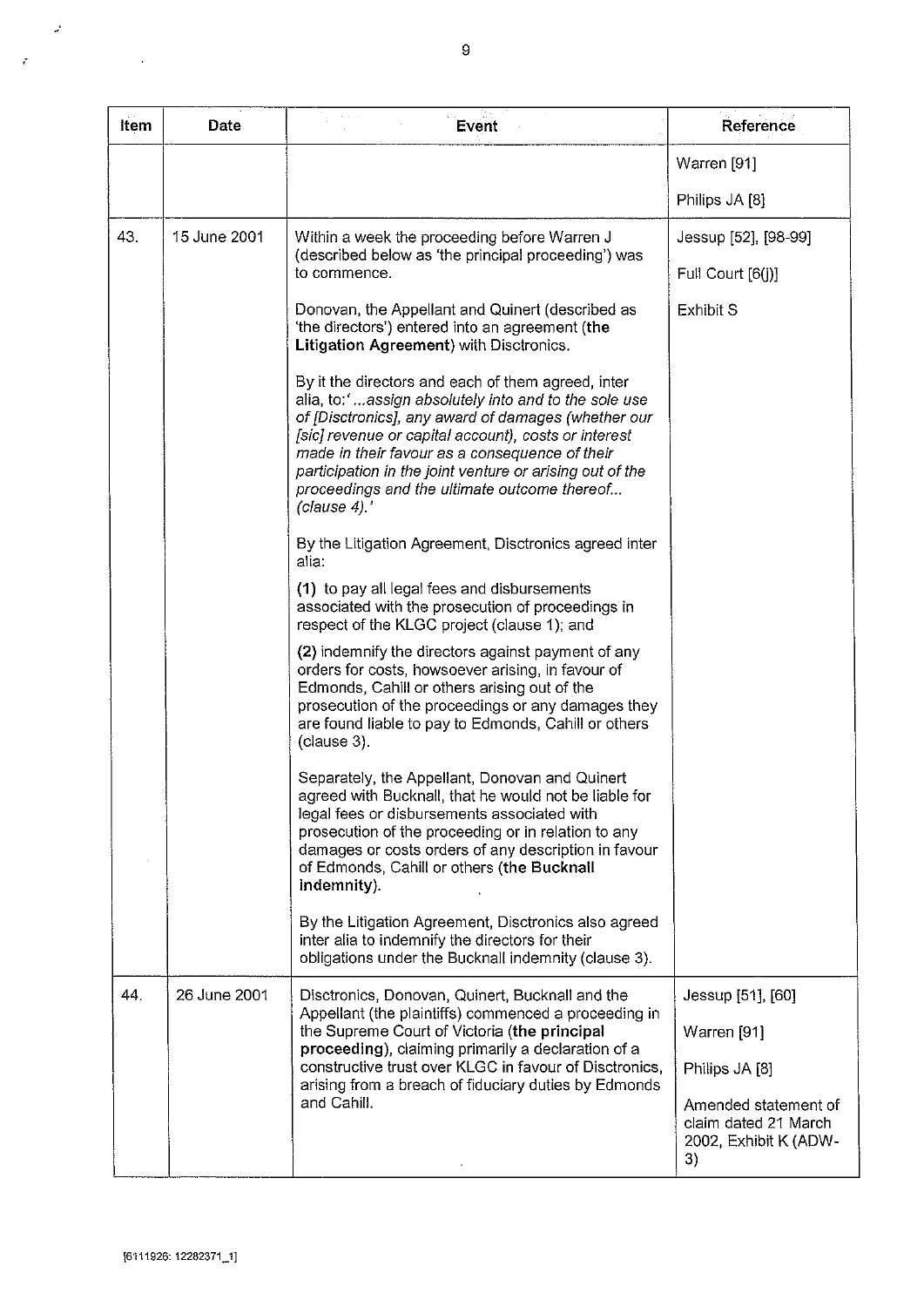| Item | <b>Date</b>         | Event                                                                                                                                                                                                                                                                                                                                                                                      | Reference                                                                                                  |
|------|---------------------|--------------------------------------------------------------------------------------------------------------------------------------------------------------------------------------------------------------------------------------------------------------------------------------------------------------------------------------------------------------------------------------------|------------------------------------------------------------------------------------------------------------|
|      |                     |                                                                                                                                                                                                                                                                                                                                                                                            | Further and better<br>particulars of statement<br>of claim dated 25 July<br>2001, Exhibit 33               |
| 45.  | 16 November<br>2001 | KLCC entered into a contract for the sale of KLGC to<br>a third party, Gauntlet Services Pty Ltd. The sale<br>ultimately did not proceed to settlement.                                                                                                                                                                                                                                    | Jessup [53]<br>Warren [92]                                                                                 |
| 46.  | Mid 2002            | KLGC was sold to another purchaser.                                                                                                                                                                                                                                                                                                                                                        | Jessup [53]                                                                                                |
|      |                     |                                                                                                                                                                                                                                                                                                                                                                                            | Warren [93]                                                                                                |
| 47.  | 23 October<br>2002  | Warren J published Reasons for Judgment. Her<br>Honour refused to declare a constructive trust, but<br>awarded equitable compensation to the individual<br>plaintiffs (but not Disctronics). Her Honour found,<br>among other things, that:<br>(a) A joint venture to acquire KLGC was formed on<br>20 July 1999 between the Appellant, Donovan,<br>Quinert, Bucknall, Cahill and Edmonds; | Jessup [54], [56], [59],<br>[60]<br>Warren [131]-[134],<br>[165]-[166], [180], [183],<br>$[215]$ - $[216]$ |
|      |                     | (b) Disctronics was not a member of the joint venture<br>and therefore not entitled to equitable compensation,<br>and KLGC was not held on constructive trust for<br>Disctronics or for the joint venturers;                                                                                                                                                                               |                                                                                                            |
|      |                     | (c) There was no agreement between Disctronics<br>and the joint venturers or between the joint venturers<br>themselves that Disctronics could, if it so chose,<br>become the equity provider and purchaser of KLGC.                                                                                                                                                                        |                                                                                                            |
| 48.  | 3 December<br>2002  | Warren J made orders in relation to assessment of<br>equitable compensation. The award was calculated<br>globally as follows for the four individual plaintiffs:                                                                                                                                                                                                                           | Jessup [60]-[61]<br>Warren [216]                                                                           |
|      |                     | four-sixths of the value of the golf course and, after<br>the ascertainment of profits, an amount equivalent to<br>four-sixths of the profit derived from the golf course.<br>This component of the compensation is not the taking<br>of an account in the strict sense, rather, an<br>assessment of the opportunity that the plaintiffs lost                                              |                                                                                                            |
| 49.  | Late 2002           | Appeals and cross appeals were filed in the principal<br>proceeding and the caveat proceeding.                                                                                                                                                                                                                                                                                             | Jessup [64]<br>Philips JA [9]                                                                              |
| 50.  | 7 January 2004      | Disctronics publishes its annual report for financial<br>year ended 30 June 2003, signed by the Appellant as<br>chairman, noting the assignment to Disctronics of the<br>plaintiff directors' entitlement to damages, "subject to<br>satisfactory resolution of appurtenant taxation<br>issues".                                                                                           | Jessup [70], [104]                                                                                         |
| 51.  | 22 February<br>2005 | The Court of Appeal dismissed Edmonds' and<br>Cahill's appeal in the principal proceeding, and<br>allowed Disctronics' appeal in the caveat proceeding.                                                                                                                                                                                                                                    | Jessup [66], [68]<br>Phillips JA [94]-[97],                                                                |

 $\hat{\boldsymbol{\beta}}$ 

,'

 $\frac{1}{\sqrt{2}}$ 

 $\sim$ 

 $\mathcal{A}$ 

 $\mathcal{A}^{\mathcal{I}}$  $\tau^*$